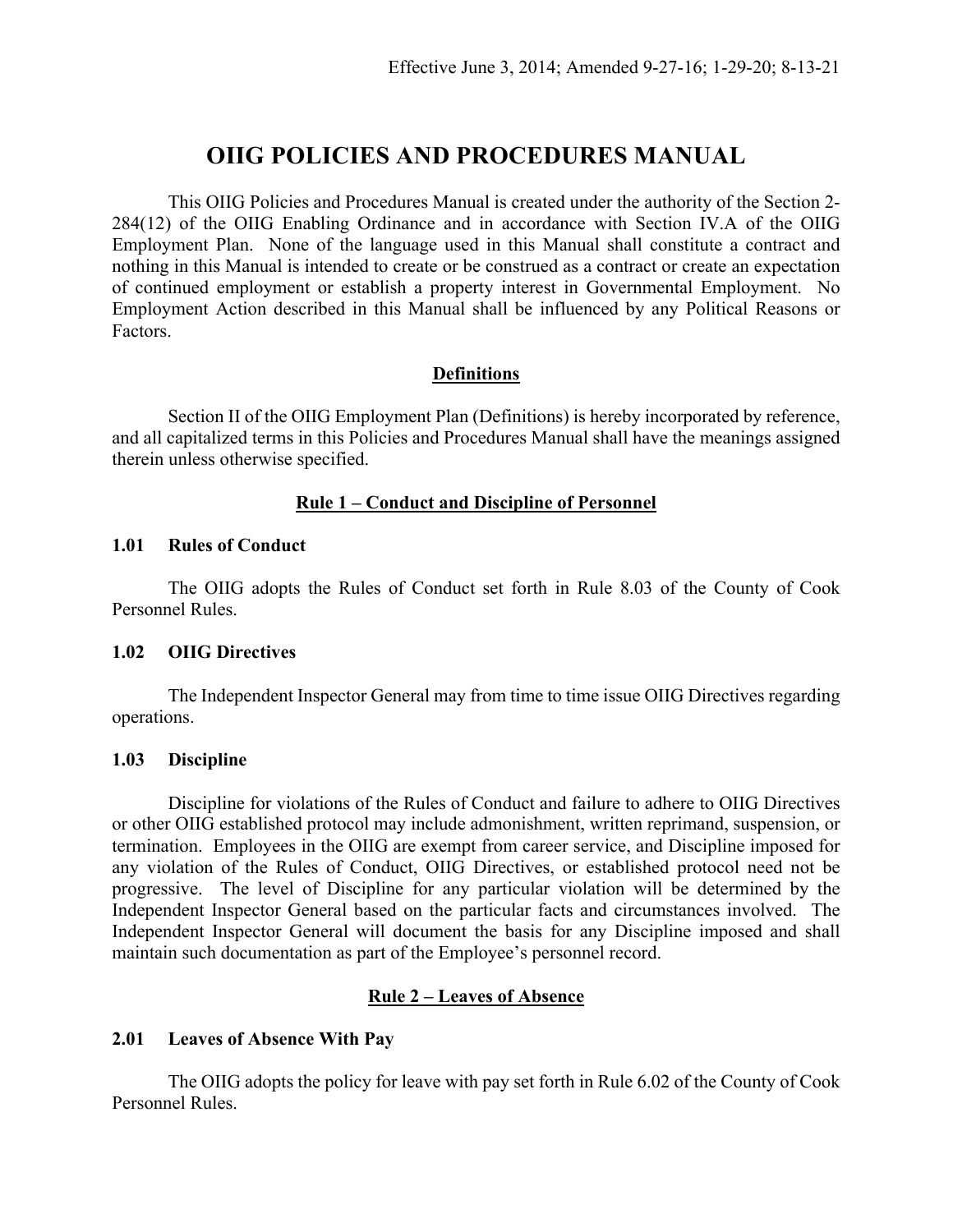## **2.02 Leaves of Absence Without Pay**

The OIIG adopts the policy for leave with pay set forth in Rule 6.03 of the County of Cook Personnel Rules.

#### **2.03 Disability**

The OIIG adopts the disability policies set forth in Rule 6.04 of the County of Cook Personnel Rules.

## **Rule 3 – Performance Management**

## **3.01 Performance Evaluation Policy**

The performance of all Employees shall be evaluated on an annual basis using systems and procedures established by the Independent Inspector General.

#### **3.02 Performance Evaluation Records**

The Performance Evaluation for each Employee shall be reported on forms approved by the Independent Inspector General and shall be maintained by the OIIG as part of the Employee's personnel record.

## **Rule 4 – Position Classification and Compensation**

## **4.01 Classifications**

The OIIG adopts the policy for position classifications set forth in Rule 2.02 of the County of Cook Personnel Rules except that all positions in the OIIG are exempt from career service.

## **4.02 Entry Rate**

New Employees entering service with the OIIG shall be paid a salary within the salary grade in which the job has been placed. Subject to budgetary allocation by the Cook County Board, the salary shall be in an amount determined by the Independent Inspector General to be appropriate based on the necessary knowledge, skills and abilities required for the position and the needs of the office.

## **4.03 Transfers**

If the need for a Transfer arises, the Independent Inspector General will document the basis for the Transfer and place such documentation in the Transferred Employee's personnel record.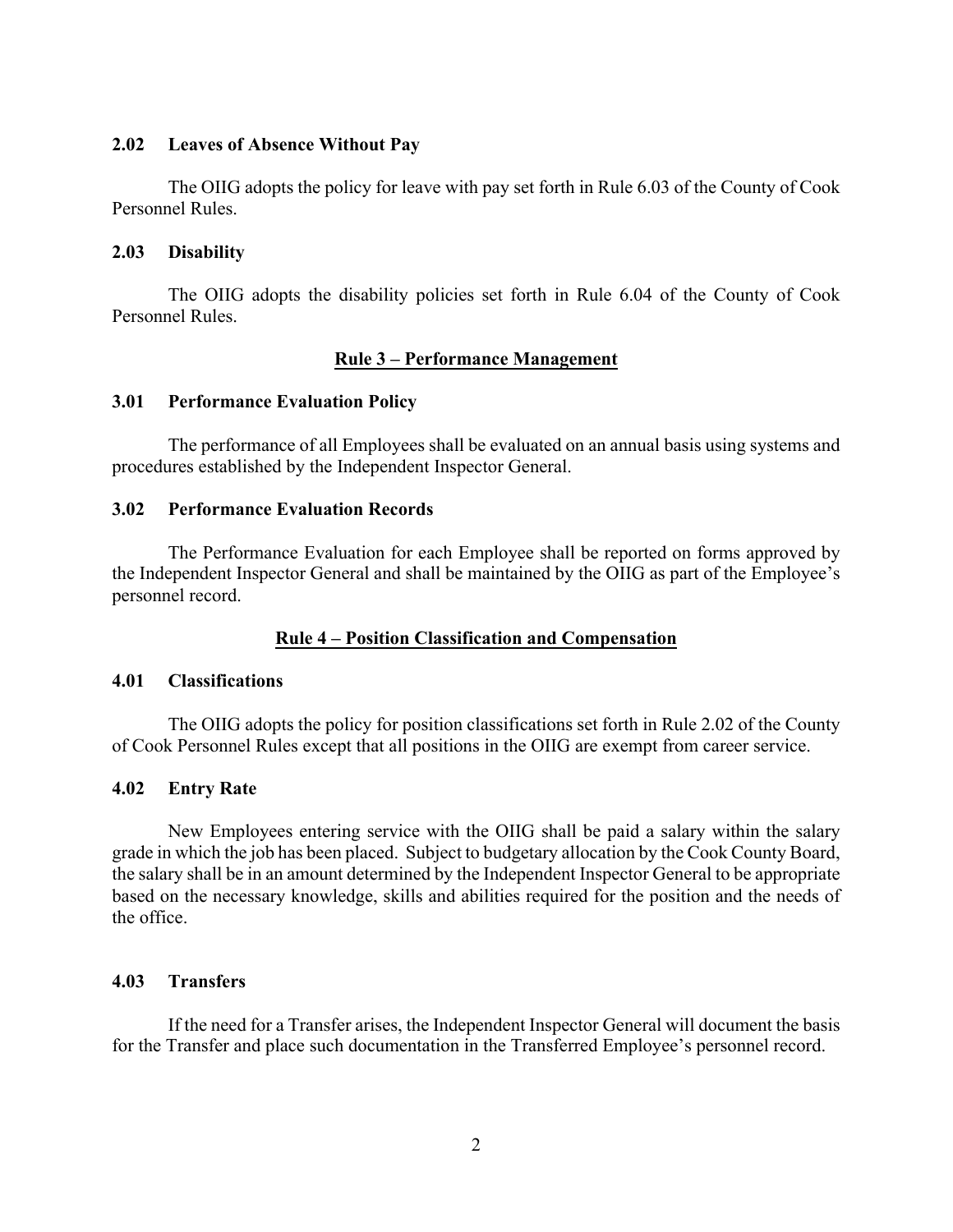#### **4.04 Promotions**

Promotions based on appointment to a higher position are not permitted. Employees seeking advancement to a higher position within the OIIG must apply for such openings as they become available pursuant to the procedures set forth in the OIIG Employment Plan. An Employee's work experience with the OIIG will be considered if the Employee applies for higher positions within the office.

#### **4.05 Demotions**

The OIIG does not utilize the practice of Demotions. An Employee's failure to perform his or her job at a satisfactory level may lead to Discipline or Termination, but not a Demotion.

#### **4.06 Reclassification of Positions**

The OIIG adopts the policy for Reclassification of Positions set forth in Cook County Employment Plan Supplemental Policy 2013-2.1 except that, as applied to the OIIG, the term "Compliance Officer" in the policy shall mean "OIIG Employment Plan Officer." Subject to budgetary allocation by the Cook County Board, an Employee whose position is upgraded shall receive a salary equal to the current entry level rate for that position or at a rate determined by the Independent Inspector General to be appropriate based on the necessary knowledge, skills and abilities required for the position and the needs of the office.

#### **4.07 Interim Assignment and Interim Pay**

The OIIG adopts the policy for Interim Assignments and Interim Pay set forth in Cook County Employment Plan Supplemental Policy 2013-2.3.

#### **4.08 Temporary Assignment**

In the event a Temporary Assignment is needed, the Independent Inspector General will have the discretion to determine which OIIG Employee will serve such Temporary Assignment based on the needs of the office at that time. The Independent Inspector General will make a reasonable effort to equitably distribute Temporary Assignments among all OIIG Employees in the same classification while also considering the operational needs of the office. The Independent Inspector General will document the basis for a decision as to the OIIG Employee chosen for a Temporary Assignment. A Temporary Assignment may not exceed 180 business days unless the needs of the office require otherwise. If needed, the Temporary Assignment may be extended for one additional period not to exceed 180 business days, and the Independent Inspector General shall document the reason for the extension of the Temporary Assignment.

#### **4.09 Overtime and Compensatory Time**

OIIG Supervisors, the OIIG Executive Administrative Assistant, and the Senior Investigator supervising the Unlawful Political Discrimination Unit of the OIIG are exempt from the Fair Labor Standards Act and are not entitled to Overtime or Compensatory Time. Other OIIG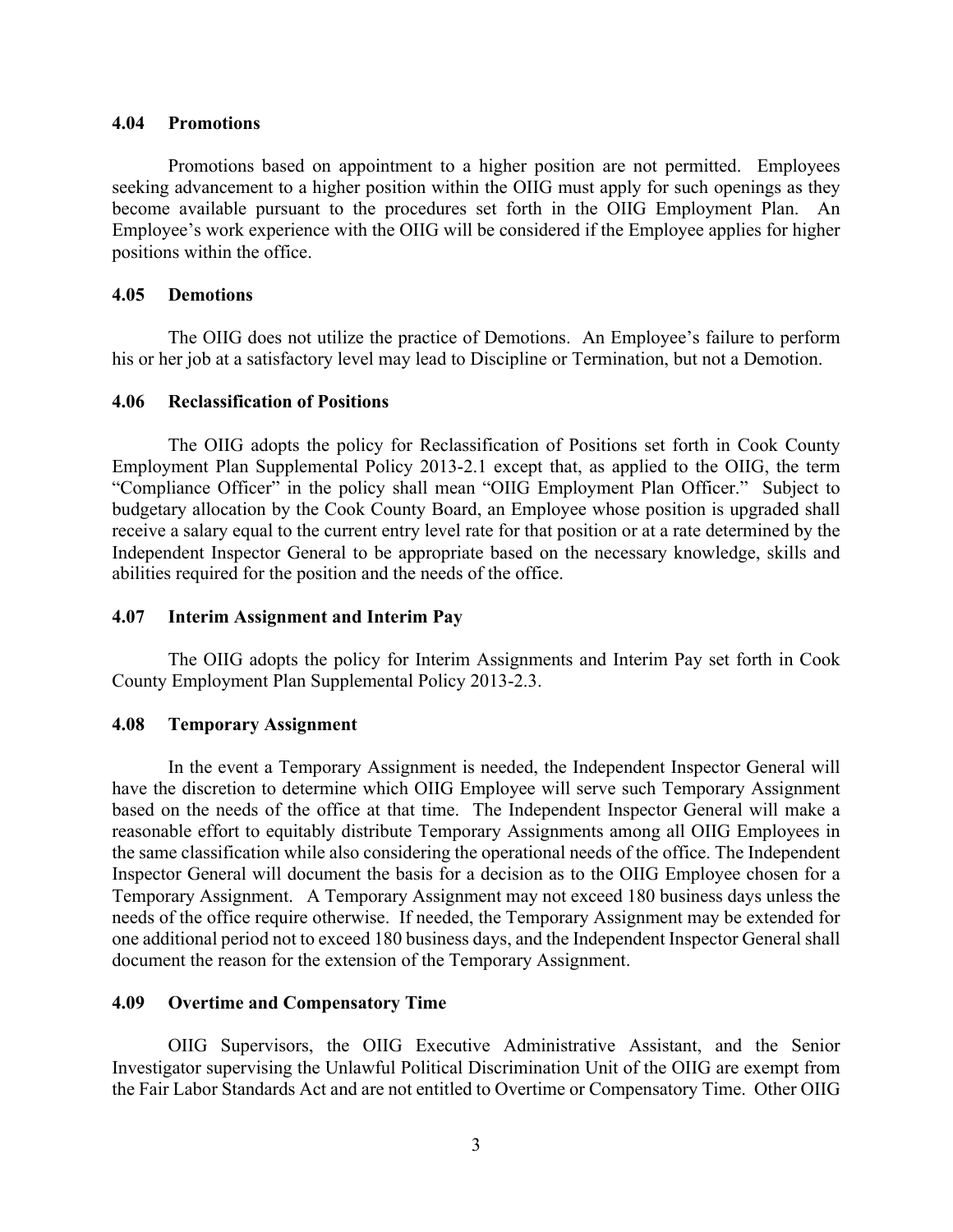Employees are eligible for either Overtime or Compensatory Time at the discretion of the Independent Inspector General. Employees must receive written prior authorization to work Overtime. Failure to do so could result in Discipline.

## **Rule 5 – Layoffs and Reinstatements**

### **5.01 Layoffs**

In the event a layoff is necessary, the Independent Inspector General will determine the order of layoff based on the needs of the office at that time. The Independent Inspector General will document the basis for layoff decisions.

## **5.02 Layoff Lists**

Layoff lists contain the names of Employees who have been laid off and have made written application for a place on the layoff list within 60 days after being laid off. The name of an Employee shall be retained on a layoff list until the person is reinstated by the OIIG or two years, whichever comes first, except that an Employee's name shall be removed if the Employee is offered and declines reinstatement.

#### **5.03 Reinstatement**

If the authority to reinstate laid off Employees is granted, the Independent Inspector General will determine the order of reinstatement based on the needs of the office at that time.

## **Rule 6 – Training and Development**

## **6.01 Training Opportunities**

Employees may be offered training in connection with their positions. Training that is not office-wide or mandatory will be offered to Employees based on the operating needs of the office. The OIIG will make a reasonable, good-faith effort to equitably distribute training based on operational needs among all Employees in the same classification and work unit.

## **6.02 Training Records**

The OIIG will maintain records regarding the types of training offered and Employee attendance.

## **Rule 7 – Dual Employment**

## **7.01 Dual Employment**

The OIIG adopts the Dual Employment Policy set forth in Rule 13 of the County of Cook Personnel Rules.